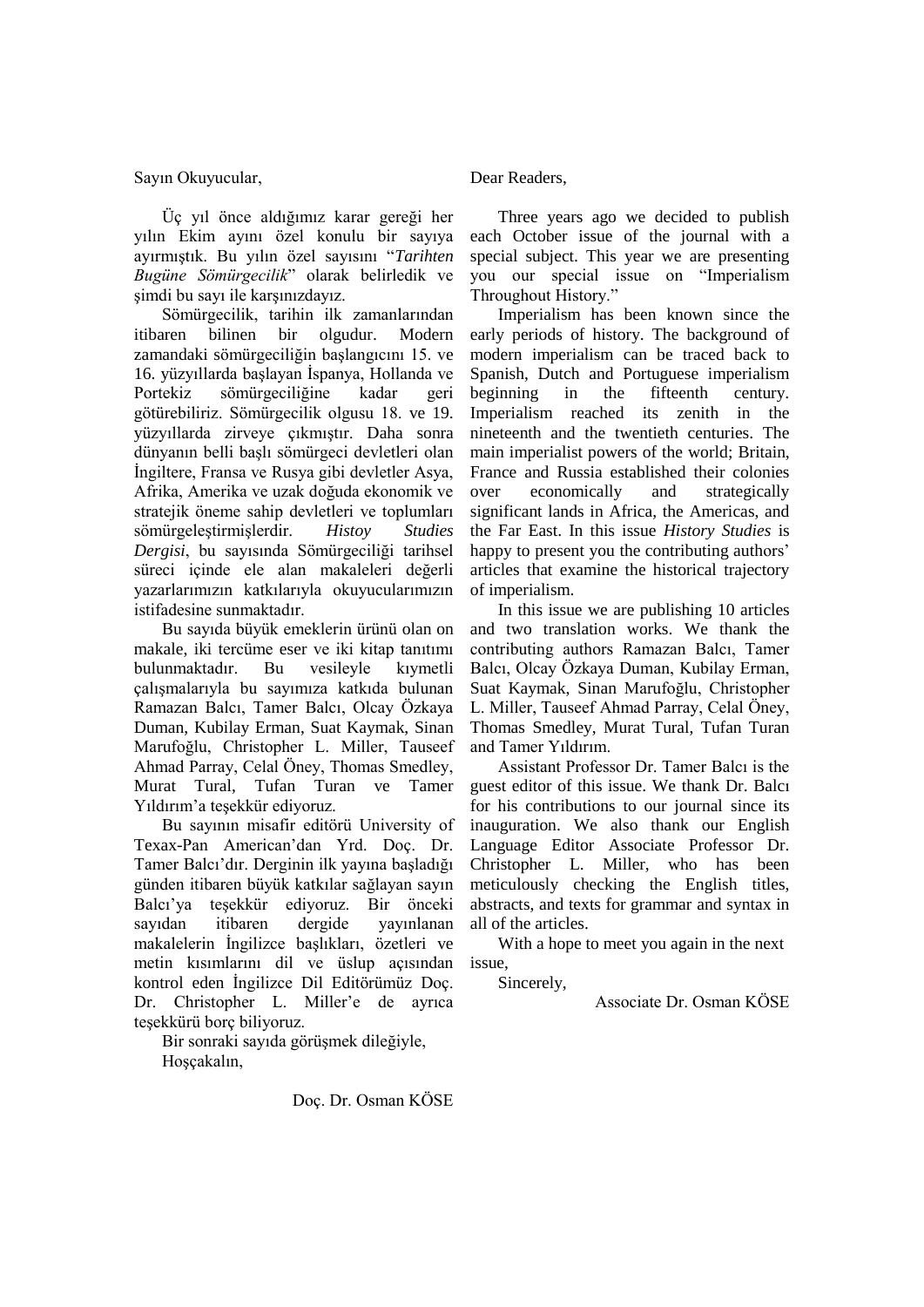## **Foreword: A Glance at Imperialism**

Imperialism is a term that emerged after the geographical discoveries but neither the concept of empire nor the notion of exploiting the resources of large groups for the benefit of one is new to humanity. The geographical discoveries made possible the foundation of overseas empires as an alternative to old-school land empires. Soon, overseas imperialism eyed their victims: the land empires. The Enlightenment and the Industrial Revolution arrived to nail their coffins shut. Spanish, Portuguese, Dutch, British, and French overseas imperialism proved that overseas empires were much more lucrative than the traditional land empires, which mainly relied on the seasonal agricultural revenue of their subjects: the age of land empires was coming to an end.

Four years after the declaration of the Ottoman reorganization (1839), *tanzimat*, and a year after the Treaty of Nanjing (1842), which forced the Qing China an open its market and paved the road for its demise, in 1843 a newly founded magazine, the *Economist*, echoed in its aim the voice of the Enlightenment: "to take part in "a severe contest between intelligence, which presses forward, and an unworthy, timid ignorance obstructing our progress'." As much as the idea of imperialism appeared promising for the advancement of the West unless the newly embraced Enlightenment ideas of liberty, equality, and fraternity were abandoned, imperialist world domination would be very hard to achieve. Social Darwinism and idea of racism came to the rescue and gave the West an opportunity to spread "civilization" to the "uncivilized" and collect their natural resources. The Age of New Imperialism (1869-1914) brought the colonization of 85 percent of the world. As Karl Marx and Friedrich Engels prophesized in *The Communist Manifesto* (1848) "all solid melt into air." The first quarter of the twentieth century witnessed the fall of land empires one after the other: the Qing (1912), the Ottoman (1922), the Qajar (1925), the German (1918), the Austria-Hungarian (1918) and the Russian (1917) empires vanished and overseas industrial empires took over. The world still did not turn against imperialism until another imperialist war claimed 60 million lives across the world.

Anti-imperialism and decolonization

## **Önsöz: Sömürgeciliğe Kısa bir Bakış**

Sömürgecilik coğrafi keşiflerden sonra ortaya çıkan bir kavram olmasına rağmen ne imparatorluk düşüncesi ne de bir grubun çıkarları için diğer gurupları sömürme düşüncesi insanlık için yenidir. Coğrafi keşiflerin ardından kara imparatorluklarına alternatif olarak ortaya çıkan deniz aşırı imparatorlukları kara imparatorluklarını av olarak gözlerine kestirmişlerdi. Aydınlanma Çağı ve Endüstri Devrimi de kara imparatorluklarının tabutlarına son çiviyi çakacaktı. İspanyol, Portekiz, Hollanda, İngiliz ve Fransız imparatorlukları mevsimsel tarım vergilerinin geliri ile ayakta duran geleneksel kara imparatorluklarına göre deniz aşırı imparatorlukların çok daha karlı olduğunu göstermişti bile: kara imparatorluklarının dönemi sonuna yaklaşmaktaydı.

Osmanlı"da 1839"da tanzimatın ilanından 4 yıl sonrasında ve Çin"deki Qing İmparatorluğu"nun 1842 yılında imzalamak zorunda bırakıldığı, Çin"i açık bir pazara çevirip Qing İmparatorluğu"nun sonunu hazırlayan, Nanjing Antlaşması"ndan bir yıl sonra 1843 yılında yayına başlayan *Economist* dergisi Aydınlanma felsefesini yankılayan amacını seslendiriyordu: "İlerlemeyi destekleyen bilgi ile ilerlemeyi engelleyen değersiz, korkak cehalet arasındaki mücadelede taraf olabilmek için." Her ne kadar sömürgecilik fikri Batı için vaad edici görünse de Batı"nın yeni benimsediği özgürlük, eşitlik, kardeşlik gibi Aydınlanma düşünceleri bir kenara atılmadan sömürgecilik ile dünya hakimiyeti kurmak oldukça zor olacaktı ancak Sosyal Darvincilik ve ırkçılık fikirleri Batı"nın yardımına koşarak Batı"nın "medeni olmayanlara" "medeniyet" dağıtmasını ve tabii kaynaklarını sömürmesini sağladı.

Yeni Sömürgecilik Dönemi (1869-1914) dünyanın yüzde 85"inin sömürgeleştirilmesini getirdi. Karl Marks ve Friedrich Engels"in 1848 yılında *Komünist Manifesto*"da tahmin ettikleri gibi "bütün katılar eriyip buharlaştılar." Yirminci yüzyılın ilk çeyreği kara imparatorluklarının birer birer düşüşüne şahit oldu: Qing (1912), Osmanlı (1922), Acar (1925), Alman (1918), Avusturya-Macaristan (1918) ve Rus (1917) imparatorlukları ortadan kalkarak yerlerini deniz aşırı endüstri imparatorluklarına bıraktılar. Dünya ikinci bir sömürgeci savaş 60 milyon can daha alana kadar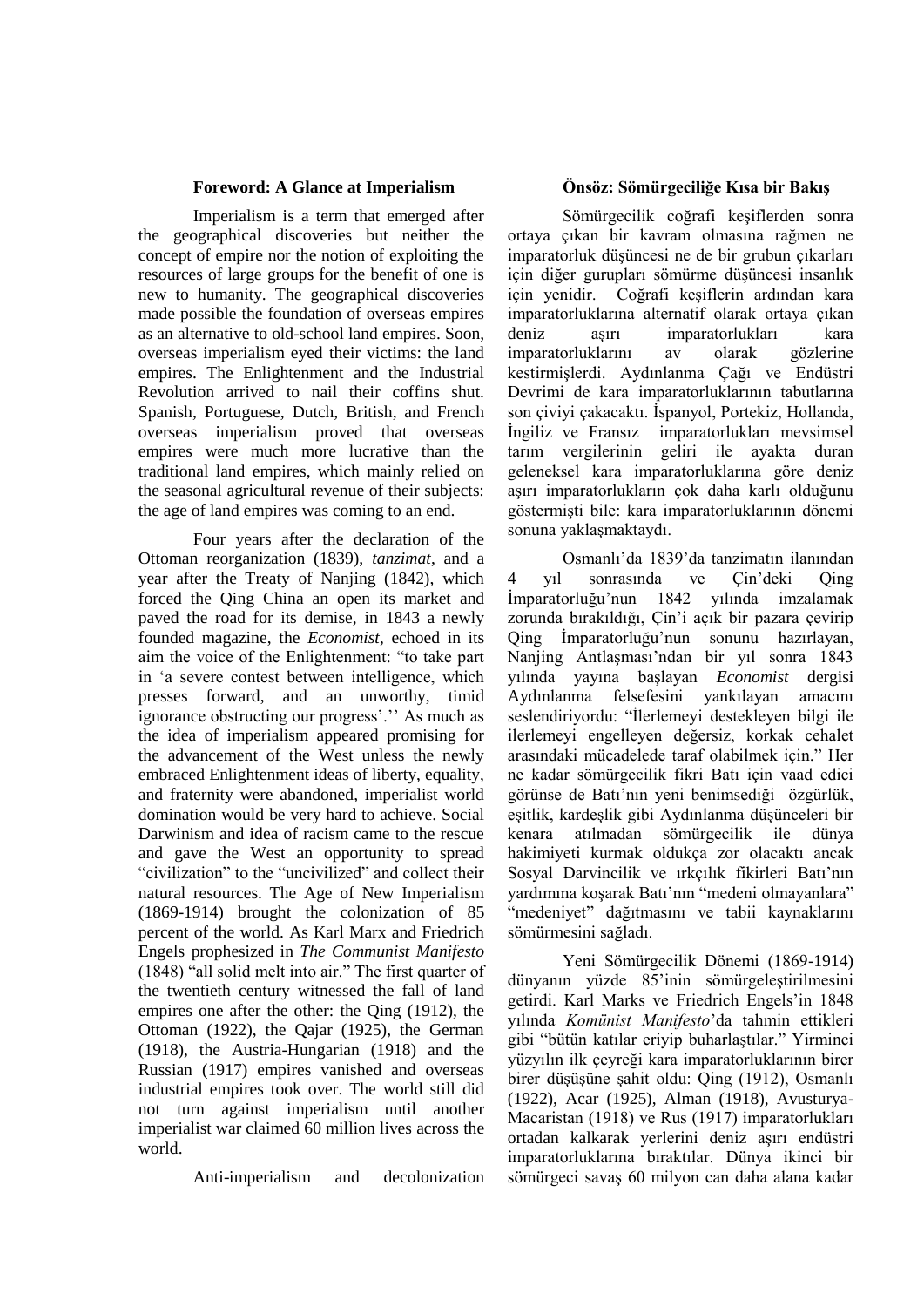notions of the post-war era gave the Enlightenment trio of liberty, equality, and fraternity another opportunity to succeed. But, as humanity gets closer to reaching these noble goals, why does the dark shadow of imperialism still loom over us? Throughout history imperialism has survived in different shapes and in different forms: sometimes in republics sometimes in monarchies. It cuddled with democrats, autocrats, nationalists, and socialists with the religious minded or with agnostics. What has kept the concept of imperialism alive was its power to corrupt the most honest. The innocent sounding idea that one group or a nation was created by God for a special duty to distribute civilization, peace, and justice to all humanity has been the secret weapon of imperialism, wherever it reached. The sweet romantic love of nostalgia for the glorious days of empires has kept the idea of imperialism alive. No nation with an imperial legacy easily admits the dark pages of its past. For an Italian the Roman Empire was the distributor of peace and justice, for a Greek the Byzantine Empire was, for an Arab the Abbasids were the greatest, for an Iranian the Persian Empire was glorious, for a Turk the Ottoman Empire was the magnificent. For the Spanish, the Portuguese, the British, the French, the Austrian, the German, the Japanese and the Russian, and the American their empire was the greatest while others were pillagers. The imperialist mind works the same way across the globe: my empire did not exploit but others did, my empire distributed peace, justice, and prosperity but others brought war, injustice, and poverty. We can avert imperialism only when we do not fall into its traps.

*History Studies* has taken a courageous step to address imperialism throughout history and I am honored to serve in this endeavor. I thank all the authors and referees for their meticulous work and for their patience in the preparation stage of this special issue. I also thank our Editor-in-Chief Dr. Osman Köse and our English Language Editor Dr. Christopher L. Miller, who has read every single English word published in this issue. They helped us to turn this project into reality. In this special issue we have ten articles, two translations and two book reviews. Every single article offers a fresh outlook and teaches us a different aspect of imperialism.

Mr. Tufan Turan"s article "Ottoman-

sömürgeciliğe karşı duramadı.

Savaş sonrasında artan sömürgecilik karşıtlığı ve sömürgelere özgürlük verilmesi fikirleri Aydınlanma üçlüsü özgürlük, eşitlik ve kardeşliğe başarılı olabilmek için bir fırsat daha verdi ancak insanlık bu asil hedeflere doğru yaklaşırken sömürgeciliğin kara gölgesi neden hala üzerimizde dolaşıyor? Tarih boyunca sömürgecilik bazen cumhuriyetlerde bazen de hanedanlarda olmak üzere farklı şekillerde ve farklı biçimlerde hayat sürdü. Sömürgecilik demokratlarla, diktatörlerle, milliyetçilerle ve sosyalistlerle, dindarlarla ve dinsizlerle kucaklaştı. Sömürgecilik fikrini canlı tutan şey sömürgeciliğin en dürüstü bile bozabilme gücüdür. Sömürgeciliğin her ulaştığı yerde gizli silahı masum görünen bir düşüncedir: bir gurubun veya bir ulusun Allah tarafından insanlığa medeniyet, barış ve adalet dağıtmak için özel olarak görevlendirildiği fikri. Mazide kalan imparatorluğun şanlı günlerinin tatlı romantik bir nostalji ile aranması da sömürgecilik fikrini canlı tutmuştur. İmparatorluk mirasına sahip hiçbir ulus kolaylıkla tarihine ait kara sayfaları sahiplenmez. Bir İtalyan için Roma İmparatorluğu barış ve adalet dağıtıcıydı; bir Yunanlı için de Bizans öyleydi; bir Arap için Abbasiler en şanlı imparatorluktu; bir İranlı için ise Fars İmparatorluğu yüceydi; bir Türk için ise Osmanlı İmparatorluğu muhteşemdi. Bir Türk, bir İspanyol, bir Portekizli, bir İngiliz, bir Fransız, bir Avusturyalı bir Alman, bir Japon, bir Rus ve bir Amerikan için kendi imparatorlukları en şanlı olanıydı diğerleri ise talancılardı. Sömürgeci düşünce bütün dünyada aynı şekilde çalışır: benim imparatorluğum sömürmedi diğerleri sömürdü, benim imparatorluğum barış, adalet ve ferah getirdi diğerleri savaş, adaletsizlik ve fakirlik. Sömürgecilikten ancak onun tuzaklarına düşmediğimiz zaman kurtulabiliriz.

*History Studies Dergisi* tarih boyunca sömürgecilik konusunu işleyerek cesur bir atım attı. Bu çalışmanın tamamlanmasına yardımcı olmaktan onur duydum. Bu özel sayının hazırlanmasında yardımcı olan yazarlara ve hakemlere incelikle hazırladıkları çalışmaları için teşekkür ediyorum. Ayrıca editörümüz Dr. Osman Köse ve bu sayıdaki her bir İngilizce kelimeyi okuyup düzeltmeler yapan İngilizce Dil Editörümüz Dr. Christopher L. Miller'a da teşekkür ederim. Bu proje onların sayesinde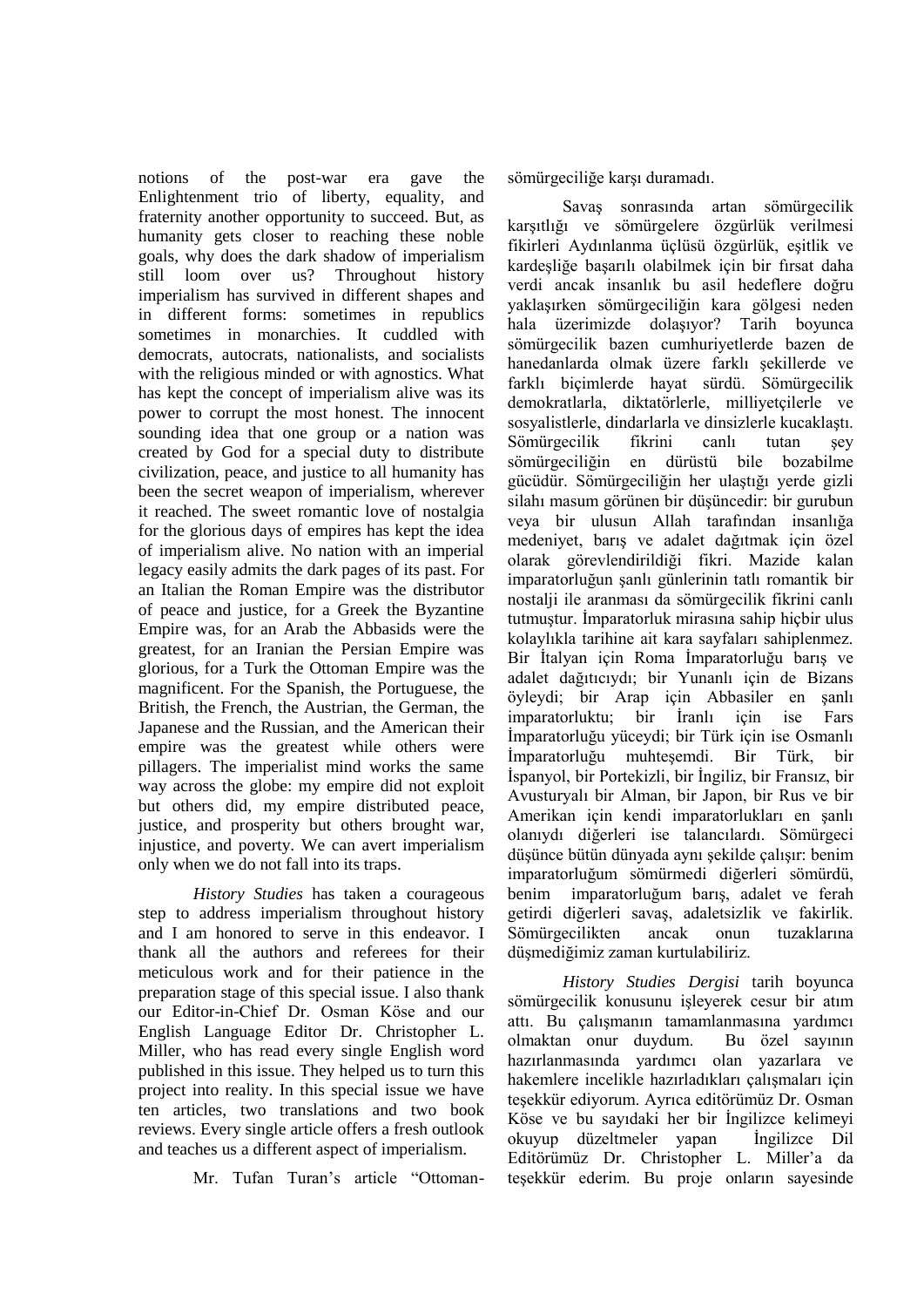Spanish Relations from Struggle to Truce (1301- 1581)" covers a previously little known history of relations between the two mighty empires. Relying mainly on the Ottoman documents, in his article Dr. Osman Köse reveals, "A Project to Throw Britain out of India and Create a New Colony: France-Russia Secret Meetings (1800)". Dr. Christopher L. Miller"s article ""Marked Out by the Will of Heaven to Sway the Destinies of Half the Globe": The Peculiar Imperialism of the United States and Russia" compares two unordinary models of imperialism in Russia and the United States. Mr. Tauseef Ahmad Parray introduces the Aligarh Movement of India and its founder Sayyid Ahmad Khan as a moderate Muslim response to British imperialism in his article "Muslim Responses to Imperialism in India: A Study of the Educational Reforms of Sir Sayyid Ahmad Khan." Dr. Ramazan Balcı"s article "A Look on the British Imperialism through the Perspective of the Ottoman Foreign Ministry Booklet: *The Issue of the Bahrain Islands*," analyzes the British strategies to first deny Ottoman sovereignty then to establish British suzerainty over the Bahrain islands with the rich information provided by a booklet of the Ottoman Foreign Ministry. Mr. Celal Öney touches upon missionaries and their role in imperialism in his article "the American Board and the Usage of the Sason Armenian Revolt as a Propaganda Tool in the United States." Dr. Sinan Marufoğlu"s article "From the Second Constitution to World War I, the Political Activities of the Imperialist European Countries in the Ottoman Arab Provinces" offers an interesting insight about the British, French and Italian meddling in the Ottoman provinces to instigate uprisings against the rule of sultan. In "Afghanistan: Under Colonial Grapple" Mr. Kubilayhan Erman analyzes the recent history of Afghanistan and points out the complex relationship between the central authority and peripheral tribal leaders in Afghan politics. Dr. Thomas Smedley compares two leaders in two post-imperial societies: Atatürk and Augustine of Hippo. Dr. Smedley discovers common trends in his article, "After the End: Rebuilding Post-Imperial Societies." I authored another article about the post-imperial society in "Turkish Nationalists and the Ottoman Imperial Legacy."

Ms. Olcay Özkaya Duman and Dr. Hakan

gerçekleştirilebildi. Bu özel sayıda on makale, iki adet tercüme eser ve iki kitap tanıtımı bulunmaktadır. Her bir makale taze bir bakış açısı sunmakta ve bize sömürgeciliğin farklı bir yönünü öğretmektedir.

Sayın Tufan Turan"ın makalesi "Çatışmadan Ateşkese Osmanlı-İspanyol İlişkileri (1301-1581)" iki büyük imparatorluk arasındaki az bilinen ilişkileri anlatıyor. Dr. Osman Köse"nin Osmanlı arşiv kaynaklarına dayanarak yazdığı makalesi "Hindistan`dan İngilizleri Kovma ve Yeni Bir Sömürge Kurmaya Yönelik Proje: Fransa – Rusya Gizli Görüşmeleri (1800)", sömürgeci güçlerin gizli projelerinden birini daha gün yüzüne çıkartıyor. Dr. Christopher L. Miller ""Tanrı Tarafından Dünyanın Yarısının Kaderini Tayin İçin Belirlenenler:" Amerika Birleşik Devletleri ve Rusya"nın Sıradışı Sömürgecilikleri" isimli makalesinde Amerikan ve Rus sömürgeciliğini karşılaştırmalı olarak incelerken Sayın Tauseef Ahmad Parray de "Hindistan"da Sömürgeciliğe Karşı Müslüman Tepkisi: Sir Sayyid Ahmad Khan"ın Eğitim Reformları ile Üzerine bir Çalışma" adlı makalesinde Hindistan"da İngiliz sömürgeciliği ve Aligarh İslami Hareketi"nin sömürgeciliğe eğitim girişimi ile karşı koyuşunu anlatmaktadır. Dr. Ramazan Balcı ""Bahreyn Adaları Meselesi" Kitapçığı Üzerinden İngiliz Sömürgeciliği"ne Bakış" başlıklı makalesinde İngilizlerin Bahreyn Adaları"nda Osmanlı hakimiyetini hiçe sayarak kendi hakimiyetlerini kurma girişimlerini Osmanlı Dışişleri Bakanlığı"nın hazırladığı *Bahreyn Adaları Meselesi* isimli kitapçığın çerçevesinden incelerken, Sayın Celal Öney de Amerikan misyonerlerinin Sason Ermeni isyanlarını propaganda faaliyetlerinde nasıl kullandıklarını "Amerikan Board ve Sason Ermeni İsyanı"nın Amerika"da Propaganda Aracı Olarak Kullanılması" isimli makalesinde açıklıyor. Dr. Sinan Marufoğlu'nun "II. Meşrutiyet'ten Birinci Dünya Savaşına, Osmanlı Arap Vilayetlerinde Sömürgeci Avrupa Devletleri"nin Siyasi Faaliyetleri" isimli makalesi sömürgeci güçlerin ajanlarının Osmanlı halkı arasında yaptıkları saha çalışmalarını Osmanlı arşiv belgelerinin ışığında gözler önüne seriyor. Sayın Kubilayhan Erman da "Sömürgecilik Kıskacında Afganistan" çalışmasında Afganistan"ın yakın dönemini merkezi hükümet ile yerel güç odakları arasındaki münasebetler çerçevesinden tetkik ediyor. Dr.